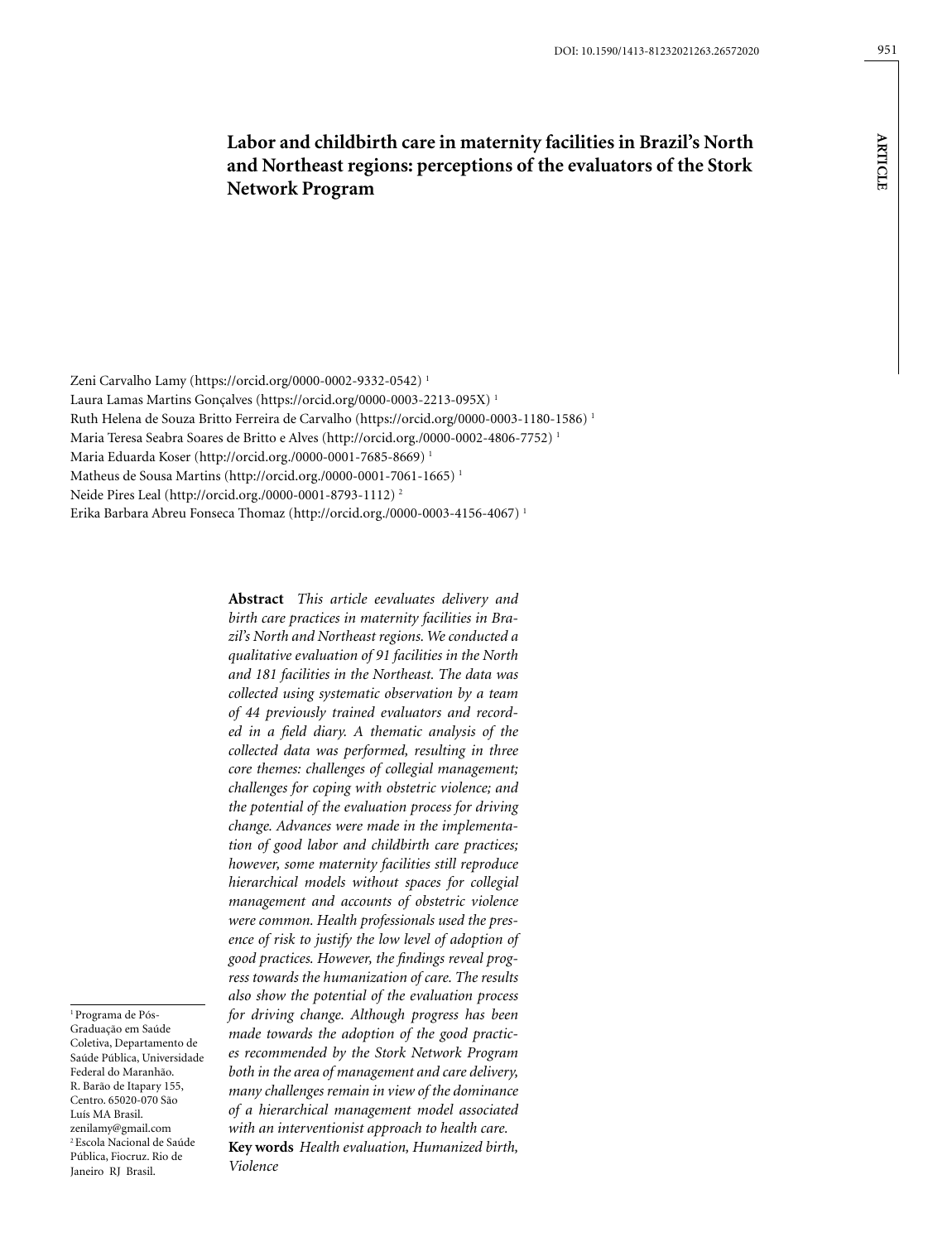## **Introduction**

Humanized childbirth care is one of the pillars of the *Programa Rede Cegonha* (RC) or Stork Network Program, created in 2011 by the Ministry of Health with the aim of reducing maternal and neonatal mortality.1,2

The RC shifts away from the logic of the hegemonic model of maternal care, characterized by high rates of cesarean sections, the medicalization of delivery and birth, unsafe abortion, and elevated rates of perinatal morbidity and mortality. The program aims to promote healthy labor and childbirth through the provision of women-centered care that guarantees privacy and autonomy and avoids unnecessary interventions.3 These changes involve aspects related to work processes and more equal relations between managers and care staff, professional groups, and health professionals and patients.4

However, the implementation of this model faces a number of challenges stemming from an organizational structure and logic that is centered on biomedical knowledge and power and hierarchy within and between professional groups and fails to recognize women's autonomy and subjectivity.<sup>5</sup>

One of the key challenges of the RC is to combine strategies designed to promote changes in care practices with the systematic monitoring and evaluation of the country's maternity facilities based on the goals and guidelines of the RC.<sup>1</sup> To this end, between 2013 and 2015, the Ministry of Health conducted the first RC evaluation cycle including all maternity facilities encompassed by regional action plans<sup>6</sup>, followed by a second cycle undertaken between 2016 and 2017.<sup>7,8</sup> This study draws on the results of the second cycle.

Considering the deep inequalities in health service coverage and access in the country's North and Northeast regions and, consequently, the persistently high rates of maternal and infant mortality in comparison to the South and Southeast, the efforts of the RC in these regions have been more effective. Between 2010 and 2015 (one year before and five years after the creation of the RC), Brazil saw a reduction of 11.6% and 15.6% in the maternal mortality ratio and infant mortality rate, respectively.<sup>9</sup>

This article evaluates delivery and birth care practices in maternity facilities located in Brazil's North and Northeast regions based on the perceptions of the RC evaluators in order to gain a deeper understanding of the challenges faced by the country's maternal health services.

#### **Method**

We conducted a qualitative evaluation of maternal health services as part of the project "Evaluation of labor and childbirth care management in Brazil's Unified Health System (SUS)".7,8

The evaluation included the following types of public and private facilities (hospitals under contract with the SUS) located in health regions in the North and Northeast: 1) facilities performing at least 500 deliveries a year regardless of whether or not they were receiving financial incentives from the RC  $(n=245)$ ; 2) facilities performing less than 500 deliveries a year receiving financial incentives from the RC  $(n=15)$ ; and 3) facilities that do not perform deliveries, but receive funding for neonatal units (n=12). Eligible facilities were identified using the latest available data (2015) from the SUS's Hospital Information System.

A total of 272 health facilities were evaluated: 181 in the Northeast – Maranhão (14), Pernambuco (32), Piauí (8), Ceará (44), Rio Grande do Norte (14), Paraíba (10), Alagoas (16), Sergipe  $(9)$ , and Bahia  $(34)$ ; and  $91$  in the North – Acre (6), Amapá (4), Amazonas (12), Pará (54), Rondônia (7), Roraima (1), and Tocantins (7).

The data were collected by a previously trained team of 44 evaluators (28 in the Northeast and 16 in the North) and 10 supervisors made up of health professionals with experience in maternal and infant health care and/or management. The supervisors provided support to the evaluators and coordinated the data collection process in conjunction with local and regional health managers.

The data were collected between December 2016 and June 2017. In each facility, on the first day of the evaluation, the evaluation team held a meeting with local and regional health managers (local government health managers, directors and heads of obstetric and neonatal services, and representatives from the health regions) to explain the aims of the evaluation and methods used. The evaluators worked in pairs and spent three days in each facility in the Northeast and five days in the North.

The data collection method adopted by this study was systematic observation. Observations were made during the evaluators' stays in the facilities based on a guide designed to capture the different perspectives of the subjects, including ambiguities and tension.

The guide contained questions related to the following aspects of labor and childbirth care practices: 1) general information about the ma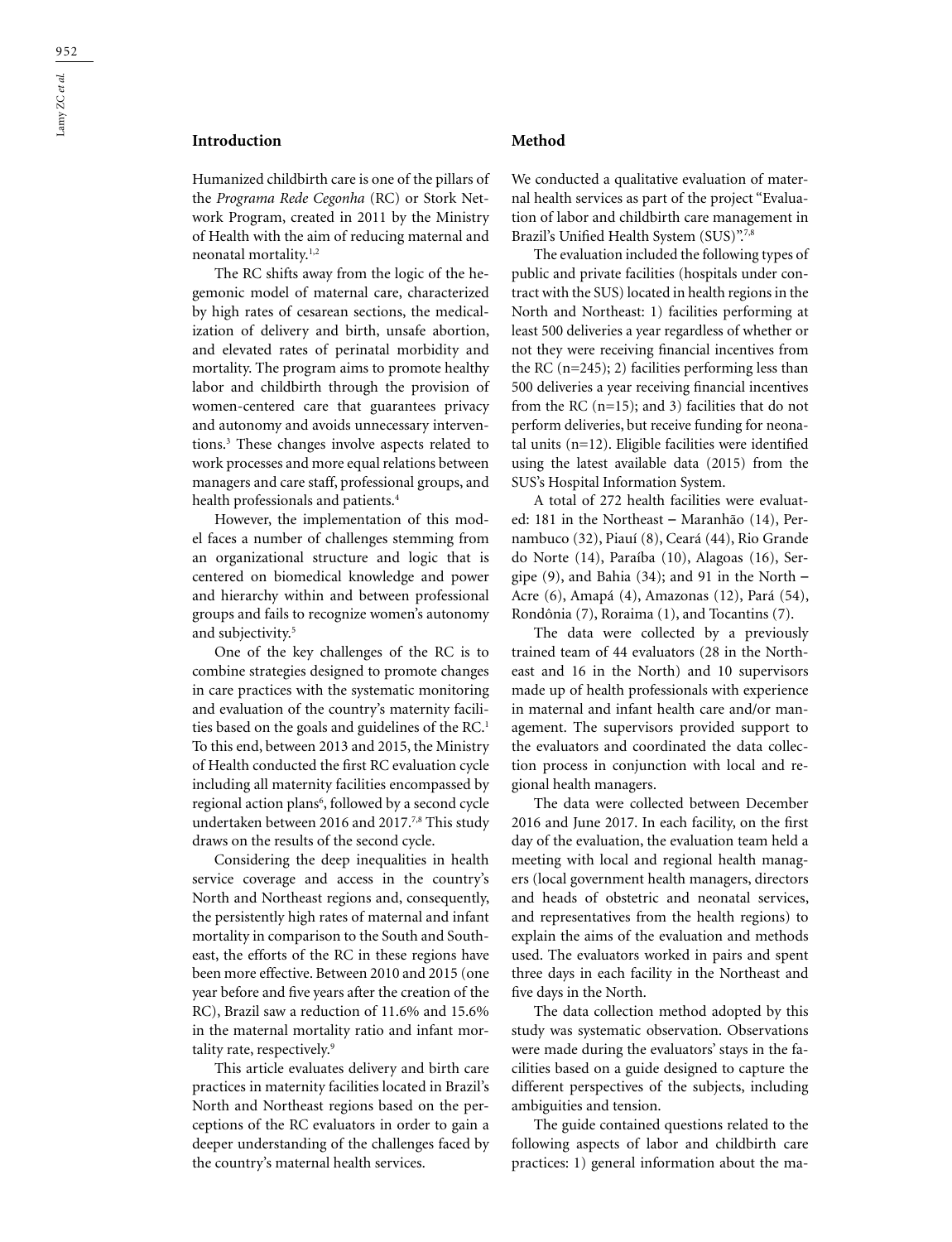ternity facility; 2) use of protocols and indicators; 3) maternal and newborn care; 4) quality of information provision and welcoming of mothers and companions; 5) managers' stance towards the institutional model of labor and childbirth care and adoption of good practices; 6) staff participation in institutionalized or informal decision-making spaces; and 7) manager-care staff communication in relation to work processes and working conditions. All observations were recorded in a field diary.

We conducted a thematic analysis of the collected data<sup>10</sup> drawing on theoretical frames of reference for work processes, the humanization of care and implementation of good obstetric and neonatal practices. We addressed power relations, ways of organizing work process and working conditions.

This study was approved by the Maranhão Federal University and Sergio Arouca National School of Public Health human research ethics committees (CAAE 56389713.5.3001.5240). The health facilities were identified using a code consisting of the letter N (North) or NE (Northeast), followed by the state and facility number.

## **Results and discussion**

The analysis of the field diaries generated three core themes: 1) Challenges of collegial management; 2) Challenges for coping with obstetric violence; and 3) The potential of the evaluation process for driving change.

#### **Challenges of collegial management**

Our findings show that some facilities had implemented or were in the process of implementing the device "collegial management" and had shared decision-making spaces, revealing important progress towards making the changes to the management model envisioned by the RC.

"The institution has shared management spaces, where cases and work routines are discussed with the aim of improving care delivery. Cases are discussed to evaluate conduct. Staff regularly take training and refresher courses relevant to their area". (N3-6)

"There is no collegial management body, but it is in the process of organization. However, conversation circles are held on a monthly basis where all professional staff are invited and generally attend. There are training courses and professional staff always seek training opportunities, since they are encouraged and committed to improving work processes". (N6-7)

Weaknesses in collegial management processes were highlighted in the first RC evaluation cycle. Although spaces for communication such as steering groups, collegial management bodies and forums were recognized as mechanisms that strengthen shared decision-making, few have been put in place so far. In addition, political transition and lack of continuity in state and local government administrations and hospital management were highlighted as setbacks for the RC implementation process.<sup>6</sup>

There were also cases of services without collegial management mechanisms and others that had mechanisms in place but reproduced the same centralized management model that fails to promote staff and patient participation. The following accounts illustrate the situations found by the evaluation team:

"There are meetings between the hospital managers and unit coordinators to discuss work processes; however they don't include care staff on a regular basis. Only now and again and informally". (NE2-20)

"The decisions taken by the collegial bodies neither involve technicians nor patients. They seem to work by theme, like maternal mortality for example; and the other meetings are held by separate professional groups". (NE2-23)

Despite progress in collegial management, in general, the classical model based on division of labor between managers and workers prevails, separating management from care. In this approach, the planning and the organization of work processes rests with managers $11,12$  and care workers are charged with the task of everyday care delivery. Staff, particularly those involved in care delivery, do not participate in decision-making. In addition, each professional group takes care of its own, reinforcing fragmentation and establishing a hierarchy of power.

The debate on the management of work processes in health care is by no means new and highlights the need to question the hegemonic management logic in health services, which restrains inventiveness and strengthens mechanisms of control and subjugation of professionals and patients.<sup>13</sup>

The guideline Participatory and Shared Management states that management and care processes are inseparable because the management of work processes in health care cannot be understood as an administrative task separated from care practices.<sup>14</sup> How work processes are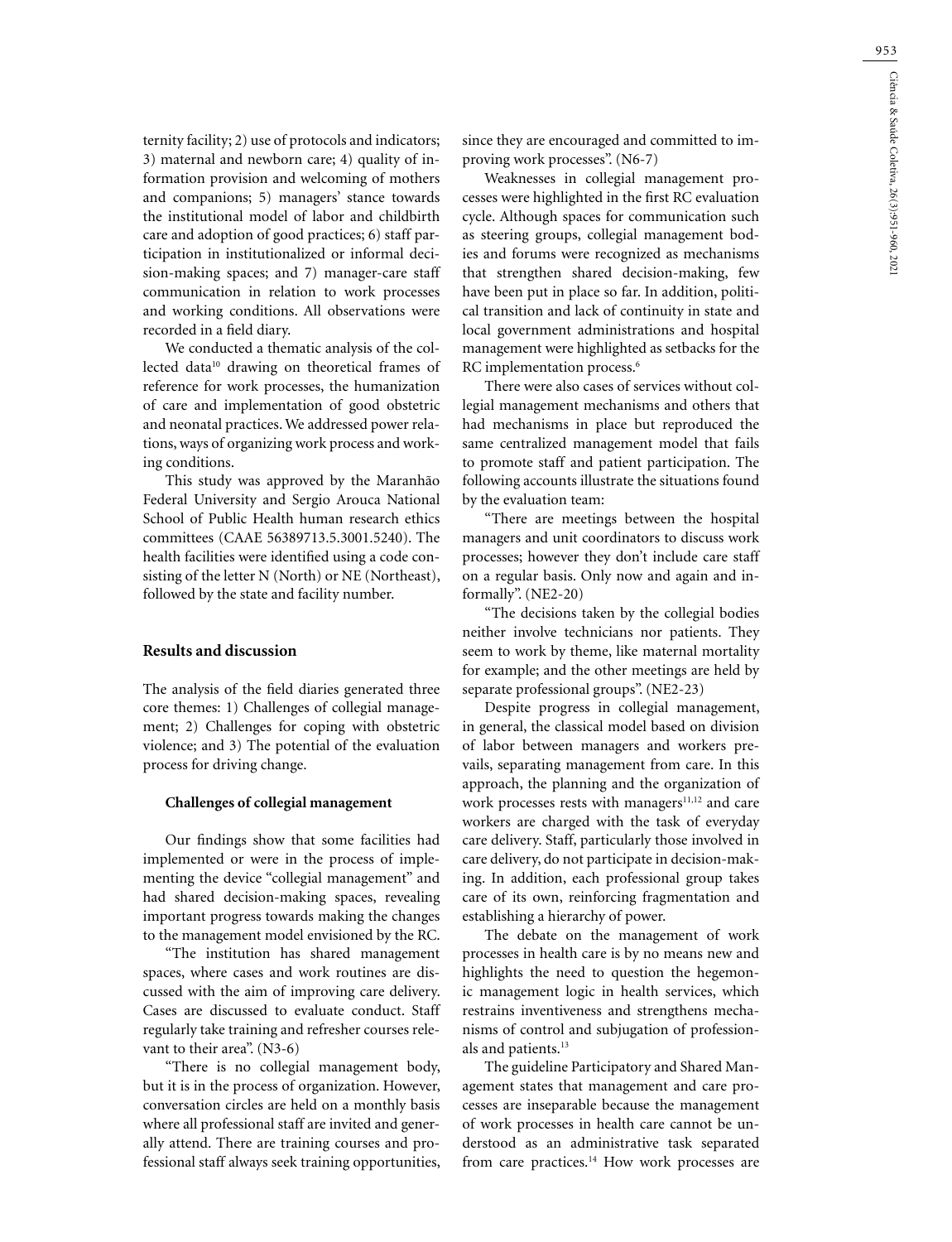organized therefore directly influences care delivery. The subordination of care staff to managers in collegial management bodies jeopardizes communication, turning it into the mere transmission of decisions, reinforcing existing power relations within and between different professional groups.

Collegial management is a humanization device that views the management of work processes as a collective challenge.13 This device has the potential to produce change, promoting the democratization of services by including new subjects and sharing responsibility for ways of managing and caring.15

On its own, the implementation of humanization devices does not secure the participation of the different actors involved in the care process.16 This means that the group that makes up the collegial management body needs to evaluate its own mode of operation and the work processes underpinning *day-*to*-day practices.*

The evaluators highlight that communication technologies such as email and WhatsApp® were used as tools to improve communication between managers and care staff.

"In general, we noticed good relations between managers and staff. The professionals made some very positive comments about managers, who are visibly active. Communication takes place openly via WhatsApp groups, email, meetings, training courses etc. Although there are no formal shared management spaces, professionals generally feel that the questions they raise are taken into consideration by managers in decision-making". (NE2-26)

Although WhatsApp® was used to facilitate the shared decision-making, it was also evident that it was used to reproduce traditional institutional dynamics, serving more as a channel to communicate decisions taken by managers than a space for collective decision-making.

"There are meetings between unit coordinators and some information is passed on to the professionals in the WhatsApp groups (mainly to the doctors), but they don't participate and are not briefed about the discussions held in the management meetings". (NE4-3)

Studies highlight that strengthening communication between and within groups is vital to democratizing health services. Effective communication strengthens subjects' capacity to exert mutual influence and assign new meanings to their work and day-to-day practices. Shared organization of work processes requires dialogue and sharing between professionals, leading to quality improvement and a clearer definition of shared responsibilities between professionals and teams.5

One of the justifications given by managers for the low level of staff participation in meetings is shift patterns. This is a crucial issue to be considered in tackling the organizational structure and logic of hospitals, since, to ensure participatory decision making and shared responsibility for care, staff need to incorporate sharing into their everyday practices. Management and care models will not change unless work processes change, meaning that it is necessary to rethink organization. The horizontalization of care is an issue that needs to be addressed by the creation of referral teams.17

Another issue highlighted by the evaluators, which is equally important, is staff turnover. In this respect, to promote staff health and well-being, retain health workers and improve the quality of care, it is important to value health work and workers by guaranteeing stable employment relationships and improving working terms and conditions. 18

## **Challenges for Coping with Obstetric violence**

One of the main focuses of the RC is the promotion of strategies to reduce obstetric violence. An important step forward towards change in maternal and infant health care is the problematization of normalized practices and conduct that are not conducive to the humanization of care.

Misconceptions about obstetric violence, including legal aspects, make the criminalization of this type of violence infeasible, despite evidence of its practice.19 Internationally, the term obstetric violence is associated with the violation of women's rights, being recognized as an important public health issue by the World Health Organization.20 Obstetric violence, which includes abusive treatment, disrespect and neglect during childbirth, is widespread in health systems in various countries $21,22$ . Studies in Brazil suggest that it is one of the dimensions of institutional violence<sup>23</sup> and gender violence<sup>24</sup>, highlighting that RC is a key strategy for tackling this problem.

This process, which includes acknowledging the problem and promoting changes in deep-rooted practices in health services, is slow and marked by advances and setbacks. The transformation towards good practices coexists with the situations of violence identified by the evaluators in facilities in both the North and Northeast regions.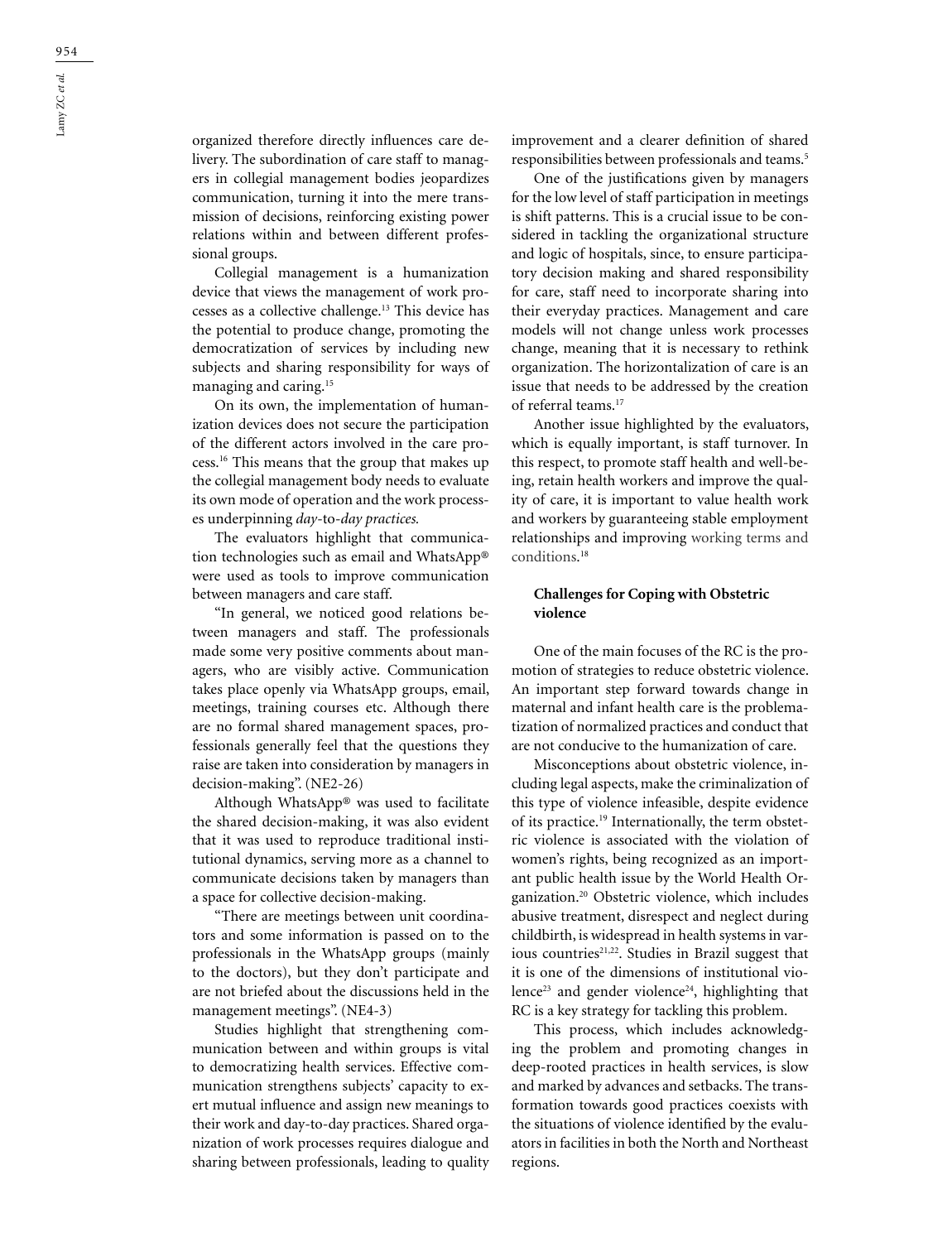"There are reports of obstetric violence from puerperal women and you can tell from their accounts that they are scared. Since everyone knows each other and it's the only hospital in the municipality (...), [they] are scared of reprisals". (N4-9)

"Some of the puerperal women complained about the treatment. They were mistreated by nursing technicians who complained about their screaming and told them to "shut up" and lay still on the bed". (N4-11)

"In cases of laceration or episiotomy, women have walk to the procedure room at the end of the corridor of cubicles improvised for stitching". (N5-2)

The findings also show that the diagnosis of "obstetric risk" justified the low level of adoption of good practices by professionals in referral hospitals for high-risk women. For both managers and staff, high-risk deliveries are seen as a medical procedure.

"There is a belief that high-risk deliveries are not included in the humanization model and all interventions are justified by the fact that it is a high-risk maternity facility". (NE2-15)

According to the health professionals, carrying out interventions that are not explained to or have not been requested by women is justified by the risk-safety principle. Conducting procedures without consent is not construed as violence, but rather a way of ensuring safe delivery.<sup>25</sup> This type of care gives preference to medical hegemony and technical care to the detriment of patients' rights.

Pregnancy risk assessments are conducted to prevent adverse outcomes and its utilization establishes different categories of pregnancies. According to Robles, $26$  risk assessment is used to legitimize the use of hard technologies and medical interventions seen as a form of control over disease.

The institutionalization of abuse and disrespect for women's autonomy is normalized to save lives. Studies have shown the existence of mistreatment of women in maternity facilities in different settings.<sup>27,28,29</sup> The over-medicalization of the natural process of birth is an everyday practice, characterizing the obstetric violence, disrespect and abuse brought upon women by health professionals.<sup>28</sup> The idea that giving birth is a risk in itself, and that there is no such thing as a pregnancy without risk – hence the term "normal-risk" – may be at the root of these abuses and explain the results found in this study.

Rooted in gender stereotypes, violence against women is present in medical training courses in

Brazil and Latin America, which teach painful unnecessary normalized procedures that are incorporated into work processes.30 According to Diniz  $(2016)$ ,<sup>31</sup> professionals are taught that parturient women do not have the right to make choices and that medical students' educational needs are more important than women's autonomy and integrity, trivializing the violation of women's rights, which is a hidden part of the curriculum.

The evaluators' suggest that in teaching hospitals, including university hospitals, practical classes are often placed before the health needs and rights of women.

"A lot of women reported feeling uncomfortable with the presence of residents and students. The labor and delivery rooms are always full of students. Some behave inappropriately, causing women to suffer". (NE2-14)

"The maternity facility receives students on supervised internships. With regard to medical internships, women undergo unnecessary interventions so that the residents/interns can learn the procedures, leading to an increase in the number of unnecessary episiotomies and cesareans and repetitive vaginal exams". (NE8-8)

"Students do vaginal exams one after the other without asking permission. Women feel obliged to be an object of study. One woman said: 'because it's their work and I can't complain'". (NE2-27)

"The hospital receives students and sometime the doctors give classes to the undergraduate students in the conventional intermediate care unit". (NE4-10)

The examples of violence illustrated in the above accounts have been discussed in other studies without explicitly mentioning the term obstetric violence. One study on violence committed by health professionals in maternity facilities shows that, although most care staff acknowledge rude and disrespectful treatment, this behavior is often trivialized and regarded as "joking". The argument used to justify violent conduct such as putdowns, threats and reprimands is the need to use authority to manage day-to-day situations in health services.<sup>28</sup>

Health professionals also highlighted that lack of facilities and human resources and overcrowding were other factors responsible for the violation of rights:

"There was only one bathroom in the labor room, which was really dirty and had a queue of women in labor waiting to use it. The normal delivery rooms are in the surgical block and after delivery the women lay on stretchers on the two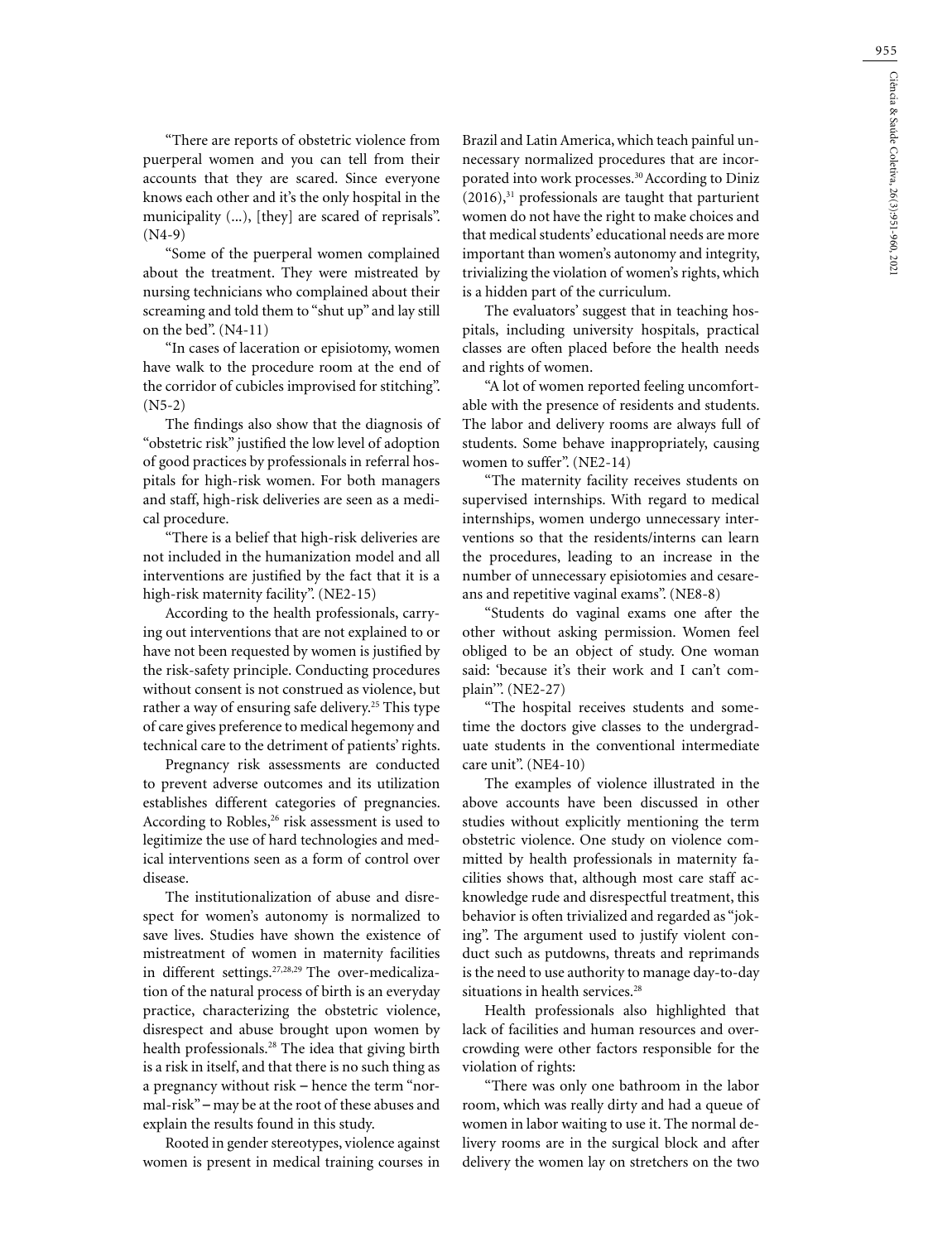sides of the corridor because there are no beds in rooming-in". (NE2-27)

"We can't say there are good practices, the maternity facility is routinely overcrowded. Women have no privacy whatsoever and are not allowed a companion, neither in the labor room nor in the delivery and postpartum rooms". (NE2-27)

"There are not enough staff to deliver quality care. Understaffing prevents the adoption of various good practices because professionals have only a small amount of time to see each patient". (NE4-5)

"Professionals from different sectors find it difficult to adopt good practices, mainly due to overcrowding and the fast pace of work. Care staff-patient relations are permeated with neglect and violence". (NE2-23)

"The maternity facility doesn't allow companions throughout the entire period of labor, justified by overcrowding and lack of privacy". (NE9-8)

These and other factors, such as operating beyond capacity, understaffing and lack of ongoing training, lead to excessive workloads and a deterioration of working conditions.

Overcrowding can also lead to misunderstandings within and between health teams, between care staff and patients, and between patients and family members. This situation affected the quality of care delivered to patients and their families, including the right to a companion of choice, offering non-pharmacological pain relief methods and provision of information on mother and baby health status. These practices are elements of the women-friendly care approach adopted in accredited facilities participating in the Baby-Friendly Hospital Initiative created in 2014.<sup>32</sup>

"They (pregnant women) don't receive information about the right to a companion, the ombudsman, or any right whatsoever. And little information is given about their health status. A lot of women reported: 'my mum/husband/companion only knew that my baby had been born hours later". (NE2-27)

"The puerperal women received little information about conditions during birth and newborn care". (NE9-20)

Many violations of women's rights were recorded, stemming from practices that denote power relations that depersonalize women, reducing them to an object of intervention.<sup>25,27,31</sup>

In contrast, evaluators also found institutions whose managers and professionals were engaged in the process of implementing changes to promote non-violence and the defense of patients' rights. Within this process, practices that come close to the humanizing praxis coexist with more conventional approaches, expressing the tensions present in manager-care staff and care staff-patient/family relations.

"During the evaluation process, actions that show both management and staff commitment to good labor and childbirth care practices were evident, therefore converging towards the proposal of the *Rede Cegonha*". (NE2-13)

"Companion present 24-hours a day. Non-pharmacological pain relief methods offered. Free to walk around. Drinks and food offered during labor. Skin-to-skin contact immediately after birth is a well-established routine in the maternity facility. (...) Welcoming with risk classification not in place. After admission, women are examined in the labor room without adequate privacy. There seems to be little integration between managers and staff". (NE3-8)

"The adoption of labor and childbirth care practices is already routine, [the staff] are surprised when women don't want [the practices], but always respect the patients' wishes. There are volunteer doulas who also support the implementation of good practices, empowering women during childbirth". (NE9-14)

"Managers are committed to the changes in the labor and childbirth care model". (N1-4)

This reality reveals the complexity of the process of change driven by the RC and the need to ensure continuity. Despite significant advances, more investment in continuing professional training and development is required, together with increased dissemination of information to help women understand their rights.

#### **The potential of the evaluation process for driving change**

The findings from the second evaluation cycle reveal a number of advances triggered by the results of the first evaluation cycle.

"In the interview, the managers mentioned the previous evaluation [in 2015, during the first cycle], in which the maternity facility obtained various low scores. Thereafter, they sought to improve the indicators". (NE2-13)

These findings demonstrate transformative potential of the RC monitoring process. In the first cycle, the evaluators reported that the filling out of the evaluation instrument prompted discussions about the strengths and weaknesses of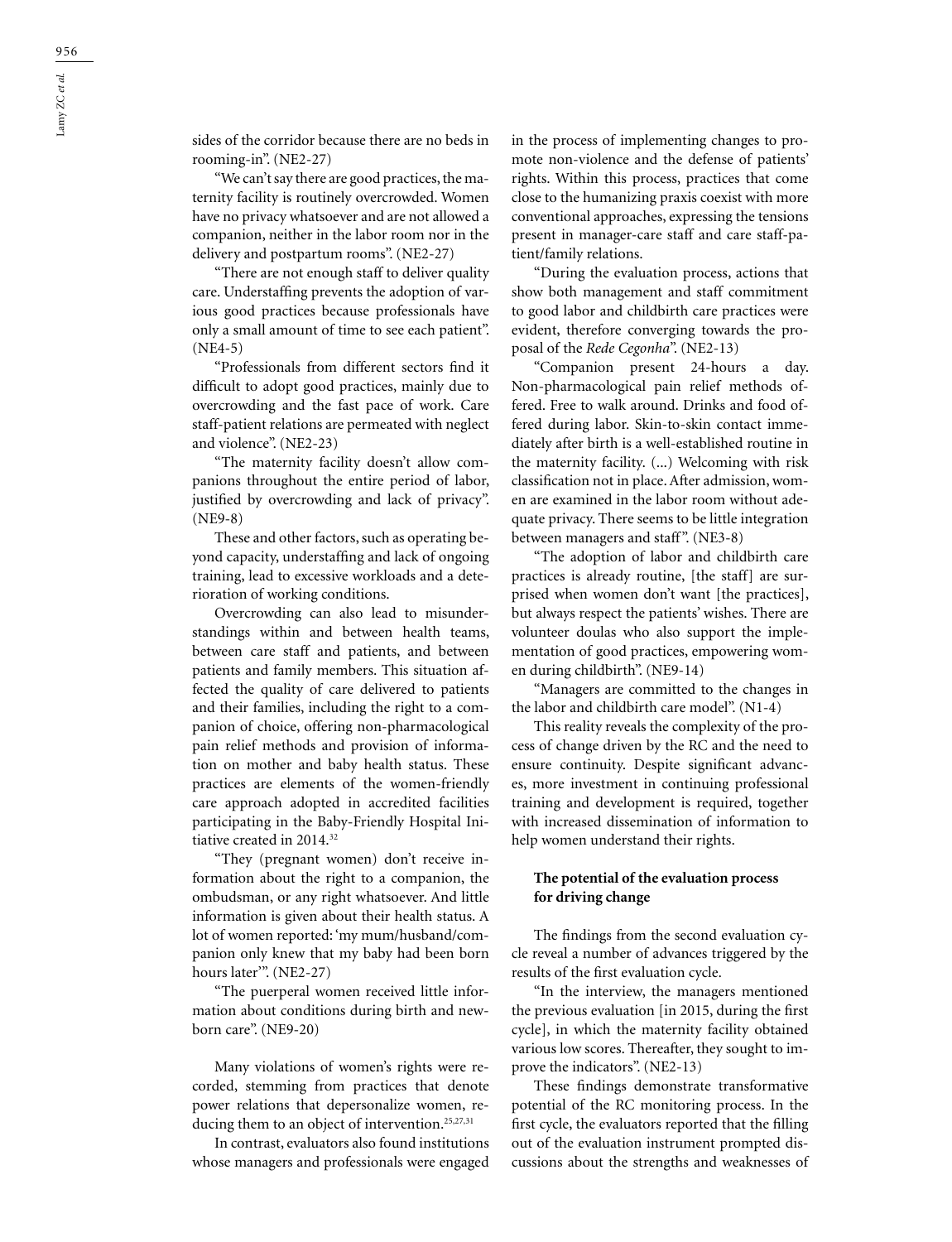the service, leading to the development of actions to improve indicators.<sup>6</sup> One of the aims of the RC evaluation process is precisely to promote the development of a set of actions that foster changes in the health care management model adopted in SUS maternity facilities.<sup>33</sup>

In the second cycle, managers were informed previously about the list of protocols and indicators that would be requested. The fact that they knew they were going to be evaluated led them to prepare for the evaluation and this process frequently spurred change.

In many cases, it was evident that the protocols provided to the evaluators had been prepared for the evaluation and were not actually in place in the facility.

"Some staff reported that the protocols were placed in the sectors on the day of our arrival in the hospital". (N4-42)

Good practice protocols aim to promote changes in the conduct of health teams, encouraging the adoption of practices based on evidence and group discussions. However, the results show that practices varied from care professional to care professional and shift to shift:

"Over the days on which the evaluation was conducted, it was evident that conduct varied according to the professional/shift". (N1-5)

"Some *inadvisable practices* were performed, depending on the doctor on shift ". (NE4-13)

The findings also show that, although indicators were not always used, this evaluation provided managers with the opportunity to discuss and reappraise their use:

"Indicators were not used because they didn't realize how they could be used to improve service delivery". (N4-4)

"After the document analysis, the managers demonstrated commitment and an understanding of the importance of indicators for care planning". (N4-8)

"Few indicators are tracked, but, making the most of the evaluation and the training aspect of the evaluation process, the managers suggested they would monitor the requested indicators". (N4-29)

Tracking indicators is important for the analysis of work process outcomes. It enables health teams to correct the direction and change track in order to improve care quality. Building an evaluative culture that cuts across the planning and management process is a major challenge for today's health systems.<sup>34</sup>

The transformative power of evaluation was evident both in situations in which indicators were put together to present to the evaluation team and where the evaluation team helped managers to calculate them, proving to be key to actions directed at improving services.

Another positive element was the meetings held during the evaluation process. In some facilities, the participation of local and state government health managers in the evaluation process resulted in the scheduling of meetings and discussions and stronger support for and commitment to the RC.

"The managers of the maternity facility showed a desire for and commitment to change, reflected in the meetings that this evaluation prompted between service managers and local health managers. Discussions between state and local health managers regarding support for the implementation of the RC across the whole municipality were also scheduled, leading to better coordination between hospital care staff and health teams from the family health program". (NE2-4)

"On the course during the evaluation visit, service managers and local government health managers agreed various types of support". (NE2-7)

"Some agreements were made that will unfold after the evaluation process". (NE2-19)

The methodological approach adopted in the evaluation of the RC emphasized the inclusion of different actors, including managers at multiple levels. This approach not only validates and legitimizes the process, but also provides an opportunity for sharing and making decisions that have the potential to transform the country's health care management model.

The accounts presented here – produced from interviews with managers, staff and patients and the observation of practices in each facility– provide an evaluative look at the reality of maternity facilities in the North and Northeast of Brazil. The picture of theses settings provided by the descriptions recorded in the field diaries and their subsequent analysis, together with the results of the questionnaires, provide valuable insights into pressing issues facing maternal and infant care in Brazil.

One of the strengths of this qualitative study is that it permitted the analysis of the implementation of the RC in regions with the greatest needs, which have had persistently high rates of maternal and infant morbidity and mortality for centuries. We were unable to find other studies evaluating the management of women's and children's health care across all states in Brazil's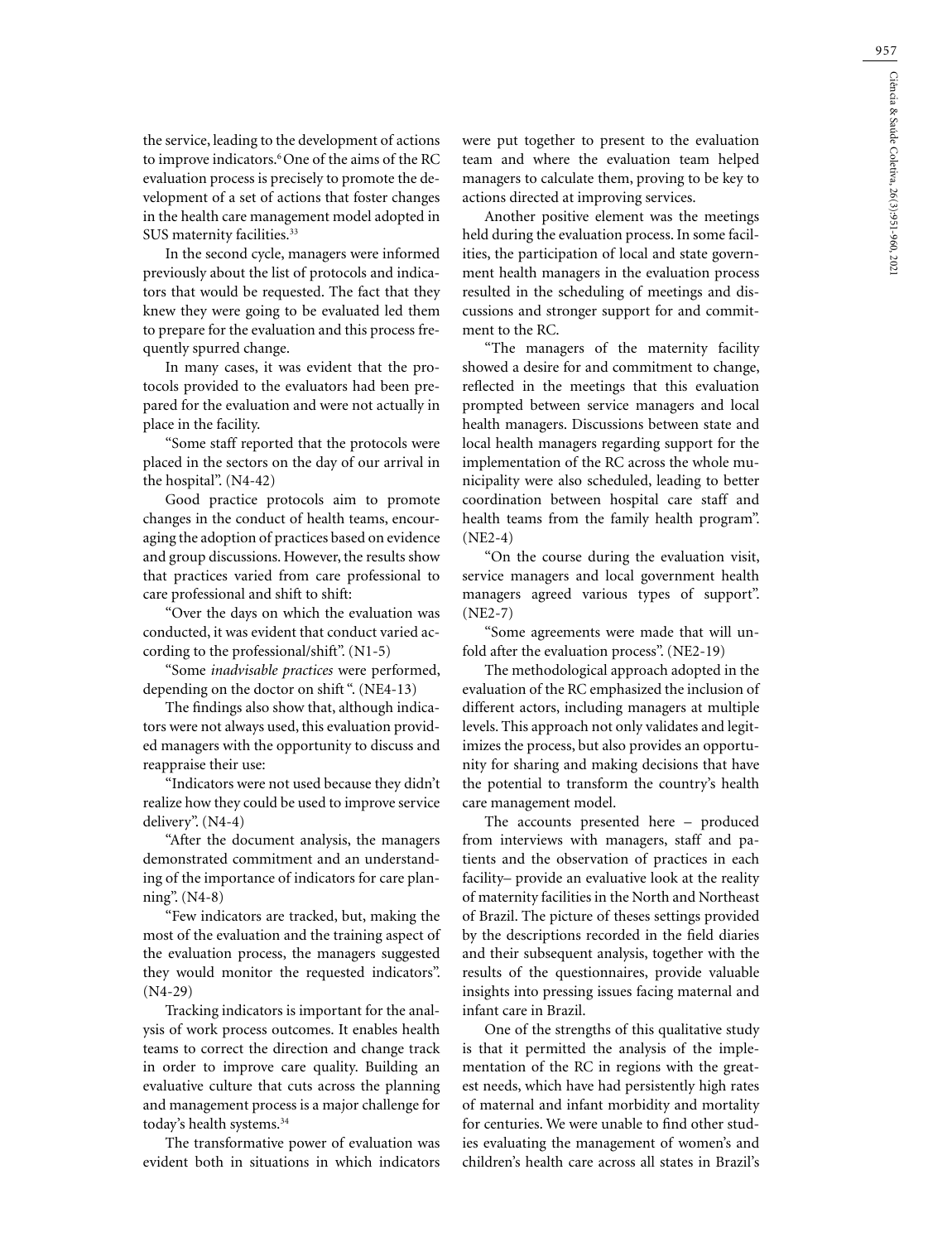One of the limitations of this study is that methodological differences between studies hamper the comparison of the results of the two evaluation cycles.

## **Final considerations**

The findings reveal that progress has been made towards the adoption of the good practices recommended by the *Rede Cegonha* both in the area of management and care delivery. However, many challenges remain in view of the dominance of a hierarchical management model associated with an interventionist approach to health care. Thus, despite the advances, more investment is needed to promote the humanization of care.

Considering that this study was undertaken during the second RC evaluation cycle, efforts are needed to promote the effective transformation of health care management, especially in the following areas: creation of effective shared management spaces; training of professional staff and health managers; implementation of good practice protocols, and incorporation of evaluation processes into everyday practices in maternity facilities to enable the monitoring of the RC. Moreover, the findings of the first evaluation cycle show that institutional support plays a central role in the implementation of the guidelines of the RC. Strengthening this role is key to the consolidation of the changes needed to improve care quality.

It is important to stress the importance of developing actions in primary care settings – from antenatal through to labor and childbirth care – to empower women and help them understand and take ownership of their rights. With appropriate training, primary health teams can play an important role in promoting women's protagonism and autonomy.

The results of the RC evaluation process can make a significant contribution to improving the management of maternal and infant health services. Further evaluation cycles should therefore be conducted to permit the ongoing monitoring of care quality.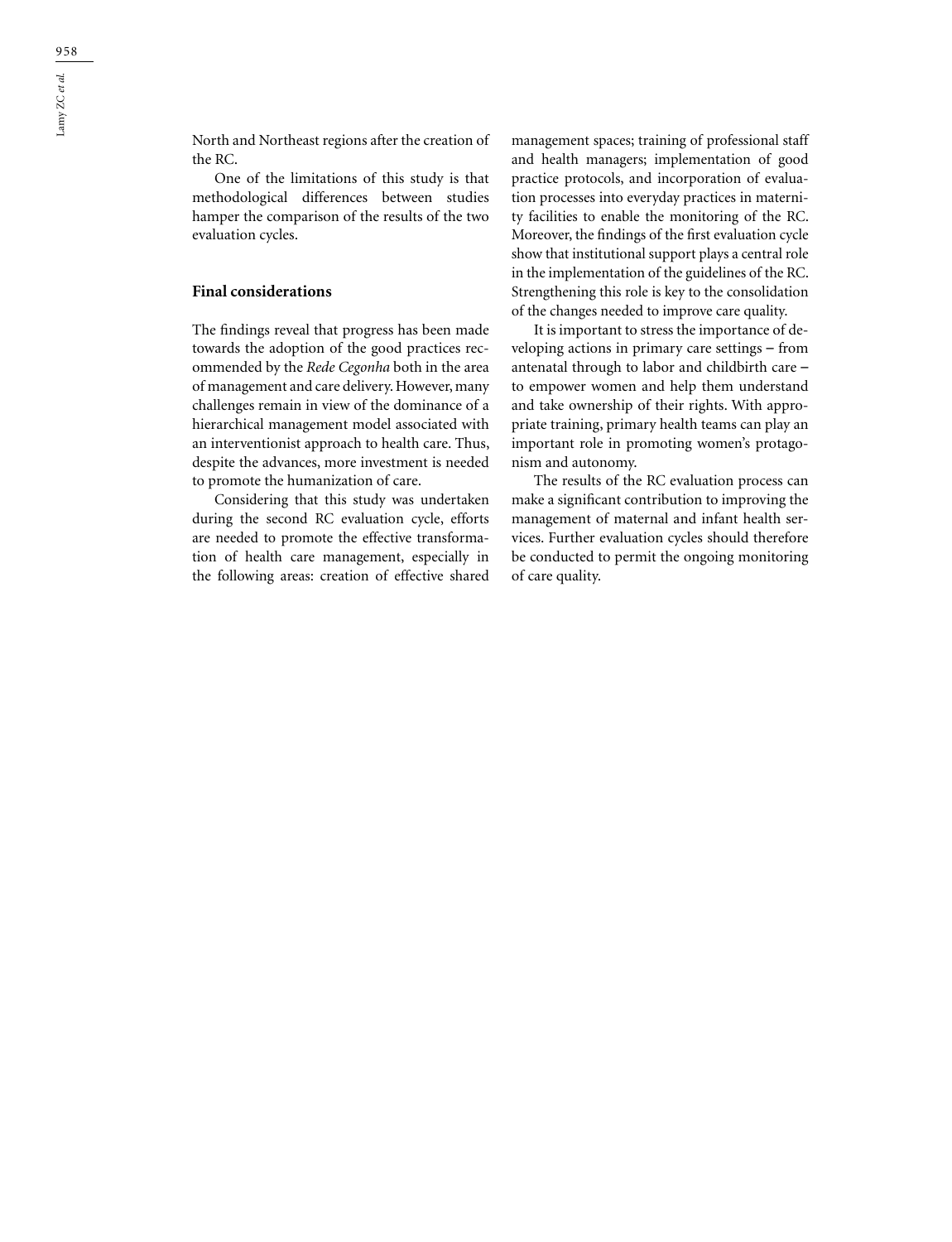#### **Collaborators**

All persons designated as authors (ZC Lamy, LLM Gonçalves, RH Britto, MTSSB Alves, ME Koser, MS Martins, NP Leal, EBAF Thomaz) take public responsibility for the content of this article. We declare that we contributed equally to all stages of this work, including data analysis and interpretation, writing the article and final approval of the version to be submitted.

#### **References**

- 1. Brasil. Ministério da Saúde (MS). *Manual Prático para Implementação da Rede Cegonha*. Brasília: Editora MS; 2011.
- 2. Rattner D. Da Saúde Materno Infantil ao PAISM. *Tempus - Actas Saude Coletiva* 2014; 8(2):103-108.
- 3. Cavalcanti PCS, Gurgel Junior GD, Vasconcelos ALR, Guerrero AVP. Um modelo lógico da Rede Cegonha. *Physis* 2013; 23(4):1297-1316.
- 4. Pasche DF, Vilela MEA, Giovanni MD, Almeida PVB, Franco Netto TL. Rede Cegonha: desafios de mudanças culturais nas práticas obstétricas e neonatais. *Divulgação Saude para Debate* 2014; (52):58-71.
- 5. Pasche DF, Vilela MEA, Martins, CP. Humanização da atenção ao parto e ao nascimento no Brasil: pressupostos para uma nova ética na gestão e no cuidado. *Tempus – Actas Saude Coletiva* 2010; 4(4):105-117.
- 6. Brasil. Ministério da Saúde (MS). Departamento de Ações Estratégicas. *Avaliação do apoio institucional na Rede Cegonha*: *avanços e desafios baseados em pesquisa avaliativa*. Brasília: MS; 2016. [não publicado].
- 7. Leal MC, Bittencourt SA, Esteves-Pereira AP, Ayres BVS, Silva LBRAA, Thomaz EBAF, Lamy ZC, Nakamura-Pereira M, Torres JA, Gama SGN, Domingues RMSM, Vilela MEA. Avanços na assistência ao parto no Brasil: resultados preliminares de dois estudos avaliativos. *Cad Saude Publica* 2019; 35(7):e00223018.
- 8. Vilela MEA, Leal MC, Thomaz EBAF, Gomes M, Bittencourt SA, Gama SGN, Silva LBRAA, Lamy ZC. Avaliação da atenção ao parto e nascimento nas maternidades da Rede Cegonha: os caminhos metodológicos. *Cien Saude Colet* 2021; 26(3):789-800.
- 9. Leal MC, Szwarcwald CL, Almeida PVB, Aquino EML, Barreto ML, Barros F, Victora C. Saúde reprodutiva, materna, neonatal e infantil nos 30 anos do Sistema Único de Saúde (SUS). *Cien Saude Colet* 2018; 23(6):1915-1928.
- 10. Minayo MCS. *O Desafio do Conhecimento*: *pesquisa qualitativa em saúde*. 8ª ed. São Paulo, Rio de Janeiro: Hucitec, Abrasco; 2014.
- 11. Feuerwerker L, Cecílio L. O hospital e a formação em saúde: desafios atuais. *Cien Saude Colet* 2007; 12(4):965-997.
- 12. Deslandes S. O processo de trabalho na emergência. In: Deslandes S. *Frágeis Deuses*: *profissionais da emergência entre os danos da violência e a recriação da vida*. Rio de Janeiro: Editora Fiocruz; 2002. p. 45-94.
- 13. Santos-Filho SB, Barros MEB. O trabalho em saúde e o desafio da humanização: algumas estratégias de análise-intervenção. *Tempus - Actas Saude* 2012; 6(2):101-122.
- 14. Santos-Filho SB, Barros EB, Gomes RS. A Política Nacional de Humanização como política que se faz no processo de trabalho em saúde. *Interface (Botucatu)* 2009; 13(Supl. 1):603-613.
- 15. Pasche DF. Política Nacional de Humanização como aposta na produção coletiva de mudanças nos modos de gerir e cuidar. *Interface (Botucatu)* 2009; 13(Supl. 1):701-708.
- 16. Pasche DF, Passos E. A importância da humanização a partir do sistema único de saúde. *Rev Saude Publ Santa Cat* 2008; 1(1):92-100.